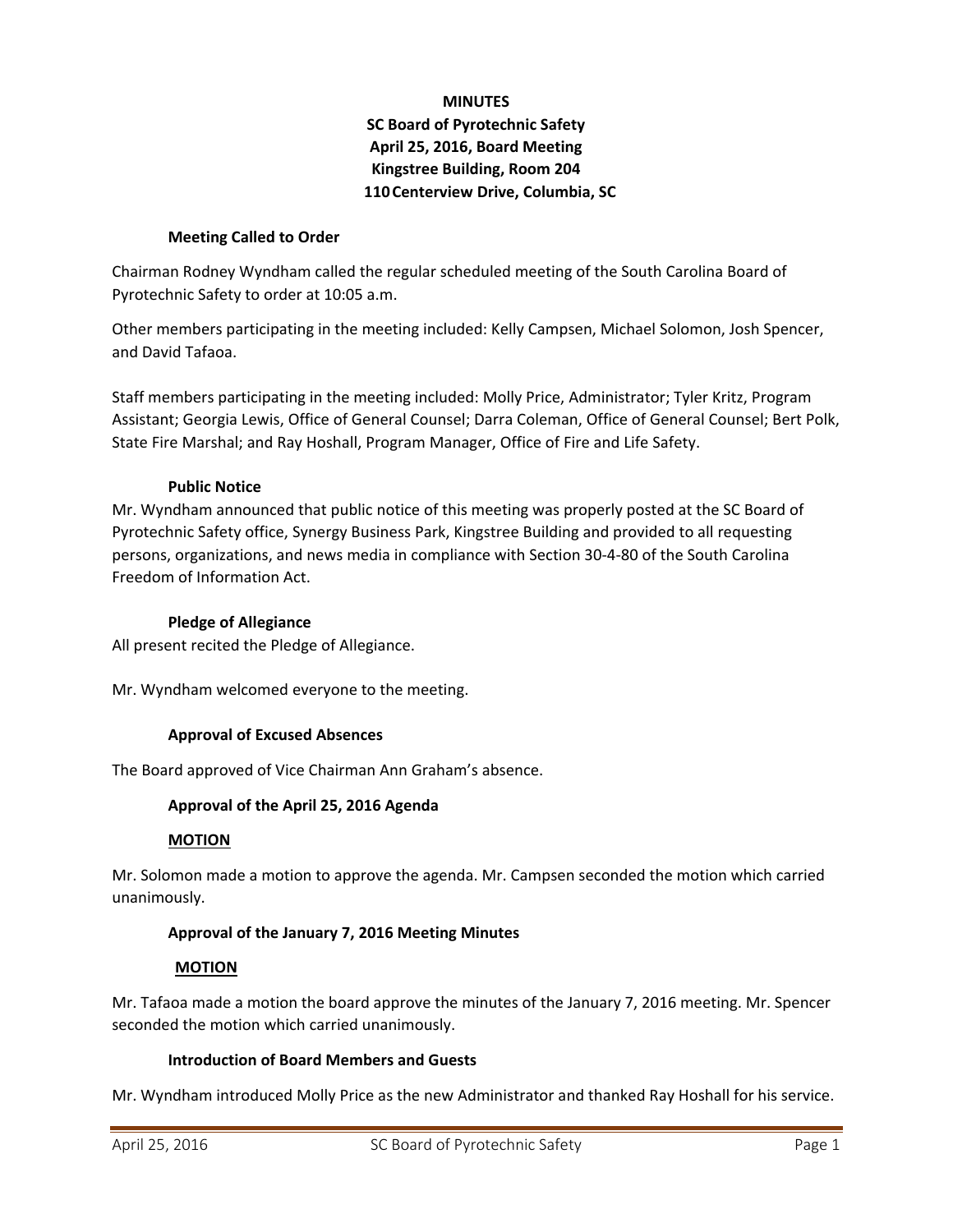### **Chairman's Remarks**

Mr. Wyndham remarked that the meeting may be longer than usual, and he will attempt to make sure everyone is heard. He stated the purpose of the board is public safety, and that the ultimate goal of the Board and State Fire Marshal is to work towards compliance.

### **Administrator's Remarks**

Molly Price introduced herself, and noted a change of location from Fire and Life Safety to LLR. She introduced Tyler Kritz as the Board's new program assistant and noted that Ray Hoshall will continue to be the FM liaison. She noted that the permitting process should remain the same for this 90 day permit season; however, future applicants will be able to submit applications electronically, and will also have the option for online credit card payments. Ms. Price hopes to provide more information for the Board at future meetings, including licensure statistics and financial information.

### **New Business**

Mr. Wyndham asked Ms. Lewis to explain her role as advice counsel. Ms. Lewis stated that she advises the Board and its staff on legal matters and she is unable to provide legal advice to the public.

#### **a. Executive Session MOTION**

Mr. Spencer made a motion the board enter into executive session for legal advice. Mr. Tafaoa seconded the motion, which carried unanimously.

### **MOTION**

Mr. Tafaoa amended the motion to include the Board Administrator in executive session. Mr. Spencer seconded the motion, which carried unanimously

### **MOTION**

Mr. Tafaoa made a motion to return to public session. Mr. Solomon seconded the motion, which carried unanimously.

Chairman Rodney Wyndham noted for the record that no votes or actions were taken while in executive session.

### **b. Pyrotechnic Inspections**

# **i. Review for approval of the Pyrotechnic Inspection Violation Guidelines for Pyrotechnic Inspectors**

### **MOTION**

Mr. Solomon made a motion the Board accept the Pyrotechnic Inspection Violation Guidelines for Pyrotechnic Inspectors. Mr. Tafaoa seconded the motion, which carried unanimously.

### **ii. Review and approval of Pyrotechnic Inspection Order form**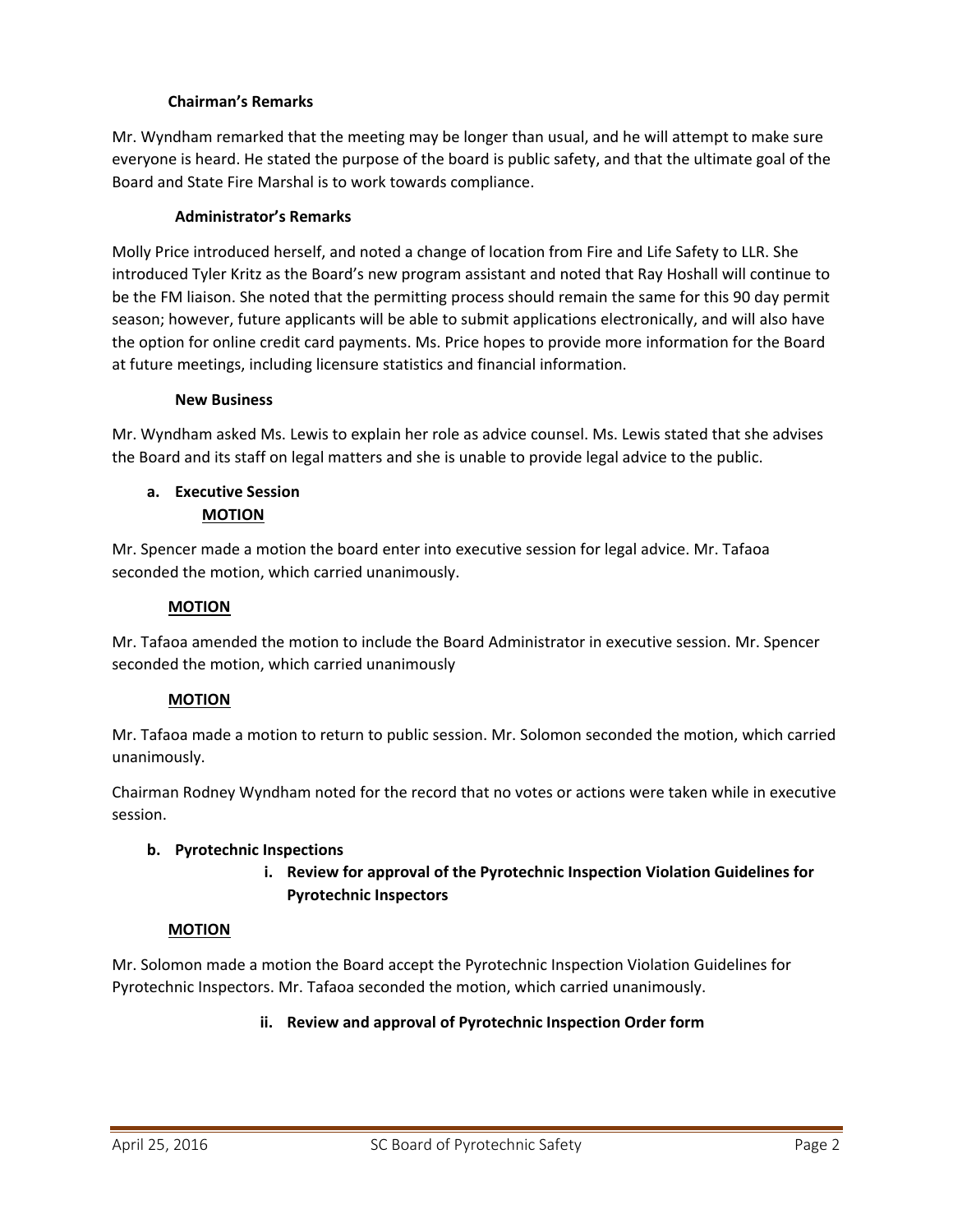#### **MOTION**

Mr. Spencer made a motion the Board accept the Pyrotechnic Inspection Order form. Mr. Campsen seconded the motion, which carried unanimously.

#### **c. Board Review of Petitions for Appearance**

i. Abbott Fruit Markets/Red Star Fireworks (6 locations)

Mr. Spencer and Mr. Campsen recused themselves and provided letters of recusal to Ms. Price.

#### **MOTION**

Mr. Tafaoa made a motion the Board grant an appearance to Abbott fireworks. Mr. Solomon seconded the motion, which carried unanimously.

- ii. Dickerson's, Newport Fireworks and Lake Wylie Fireworks
- iii. C&A Pyro dba Circus Fireworks

#### **MOTION**

Mr. Solomon made a motion to hear Dickerson's, Newport Fireworks, Lake Wylie Fireworks; and

C&A Pyro dba Circus fireworks. Mr. Tafaoa seconded the motion, which carried unanimously.

#### **Appearances approved by the Board**

These disputes were recorded by a certified court reporter in the event a verbatim transcript is necessary.

Chairman Rodney Wyndham noted for the record that these are not appeal hearings, but are disputes brought before the board.

#### **a. Flashes Fireworks**

Steve Elliott noted for the record that he would be representing Gordon Summey. Mr. Elliott made his petition regarding sprinkler requirements per the violation of the International Fire Code.

#### **MOTION**

Mr. Tafaoa made a motion the Board enter into executive session for legal advice regarding alarms. Mr. Solomon seconded the motion, which carried unanimously.

#### **MOTION**

Mr. Tafaoa made a motion to return to public session. Mr. Campsen seconded the motion, which carried unanimously.

Chairman Rodney Wyndham noted for the record that no votes or actions were taken while in executive session.

Mr. Elliott continued by stating that the most recent inspection reclassified Mr. Summey's building as H3 despite several prior inspections classifying the building mercantile. He also petitioned that the forms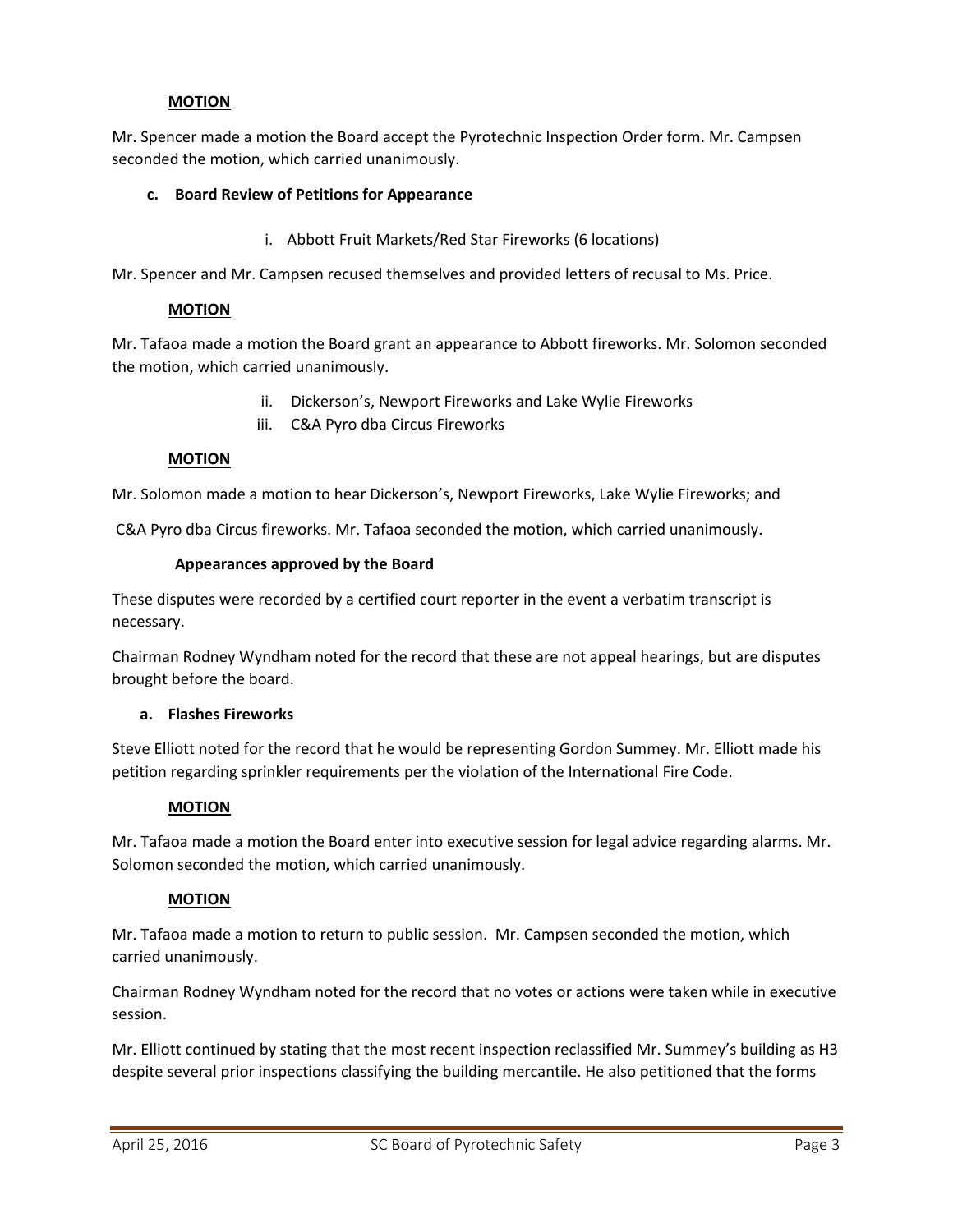given by inspectors should not be an "order," which he stated that only the Board can issue statutorily. He stated that there is no due process with the current methodology.

Mr. Wyndham and Mr. Elliott discussed the violation, dispute hearing, and citation process.

## **MOTION**

Mr. Spencer made a motion to issue a letter to Flashes Fireworks stating the three things. First, that the Board takes the position that it does not have jurisdiction to change an occupancy, including an occupancy form a mercantile to an H‐3 occupancy. Second, that the Board has no jurisdiction to issue violations, or citations for violations of the International Fire Code. Lastly, that with regard to sprinkler systems and NFPA 1124, that the Board does not require an existing facility to have a sprinkler system when the existing building is less than 7,500 square feet. Mr. Tafaoa seconded the motion, which carried unanimously.

## **MOTION**

Mr. Solomon made a motion to enter into executive session for legal advice. Mr. Tafaoa seconded the motion, which carried unanimously.

### **MOTION**

Mr. Solomon made a motion to return to public session. Mr. Spencer seconded the motion, which carried unanimously.

### **MOTION**

Mr. Tafaoa made a motion that the fire alarm installation issue is beyond the scope of the dispute process. It can be best reached through the appeals process, should they elect not to comply with the recommended remediation. Mr. Spencer seconded the motion, which carried unanimously.

### **b. G.L. Smith**

Mr. Elliott, representing Ms. Kelley for G.L. Smith, made a petition requesting clarification for square footage, including how square footage is measured given multiple buildings connected by a section of roof.

### **MOTION**

Mr. Campsen made a motion to go into executive session for legal advice. Mr. Solomon seconded the motion, which carried unanimously.

### **MOTION**

Mr. Spencer made a motion to come out of executive session. Mr. Solomon seconded the motion, which carried unanimously.

### **MOTION**

Mr. Spencer made a motion that both of the remaining alleged violations of NFPA 1124 7.3.6 relating to the square footage issue, and the door related to NFPA 1124 7.3.14.2 are in need of further factual development that could be better developed through the appeals process, in the event that a citation is issued. Mr. Tafaoa seconded the motion, which carried unanimously.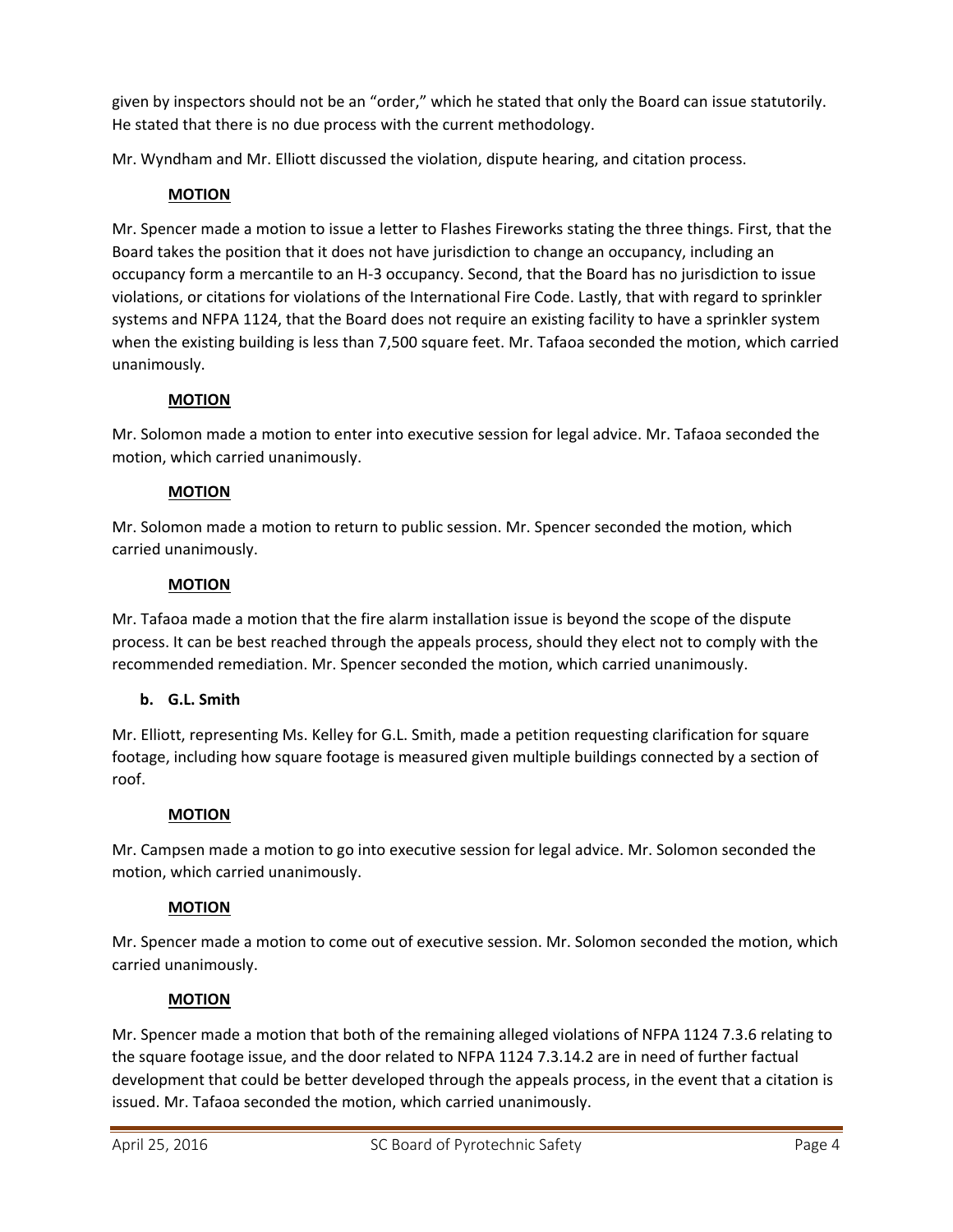# **c‐f. Fireworks over America**

Mr. Solomon recused himself from the Fireworks over America hearing and signed a recusal form.

Mr. Elliott, who represented Jared Wingard for Fireworks over America, requested a letter of notice stating Fireworks over America has met the Board's requirements per the last inspection cycle. He mentioned the "existing structure" clause of NFPA 2006. He also said that inspection should reflect Board of Pyrotechnic Safety as opposed to the Office of State Fire Marshal. Also comments that the length of time for inspections is too short to check that all fireworks are 1.4g as opposed to 1.3g or some otherwise more dangerous explosive.

Mr. Wyndham stated that the next inspection cycle will reflect changes that have been made.

# **g. Golfball Outlet and Fireworks Mega Store**

A letter was received by Golfball Outlet and Fireworks Mega Store requesting another date to attend a meeting with the Board.

## **MOTION**

Mr. Spencer made a motion to grant Golfball Outlet and Fireworks Mega Store a delayed appearance. Mr. Tafaoa seconded the motion, which carried unanimously

# **h. Sparky's Pecan Outlet Store**

Attorney Shannon Phillips, who represented Sparky's Pecan Outlet Store, made her petition referencing 1.4 NFPA 2006 General as opposed to specifically the chapter 7 section on pre‐existing structures. She stated that Sparky's should not be considered H3, but general mercantile.

Mr. Wyndham said that NFPA 2006 has requirements for storage buildings with 250lbs or more of material. He also stated the Board should develop a policy for retroactivity, with reference to sprinklers and alarms in existing structures.

Ms. Phillips agreed with Mr. Elliott's previous sentiment that an "order" should come from the Board as opposed to a Deputy Fire Marshal. She also stated that the existing structures clause "grandfathered" the structures that existed previously, and are now in violation because of the 2009 adoption of NFPA 1124.

Mr. Wyndham stated that the board will have to develop a policy for alarms and PA systems per NFPA 7.4.5.3. Also that the law was passed in its current form, and the industry would have to have laws changed to impact that section of Board policy.

Ms. Lewis stated that the term "grandfathered" does not appear in NFPA 1124 chapter 7, and requested clarification of the meaning of the phrase.

# **MOTION**

Mr. Spencer made a motion to enter into executive session for legal advice. Mr. Tafaoa seconded the motion, which carried unanimously.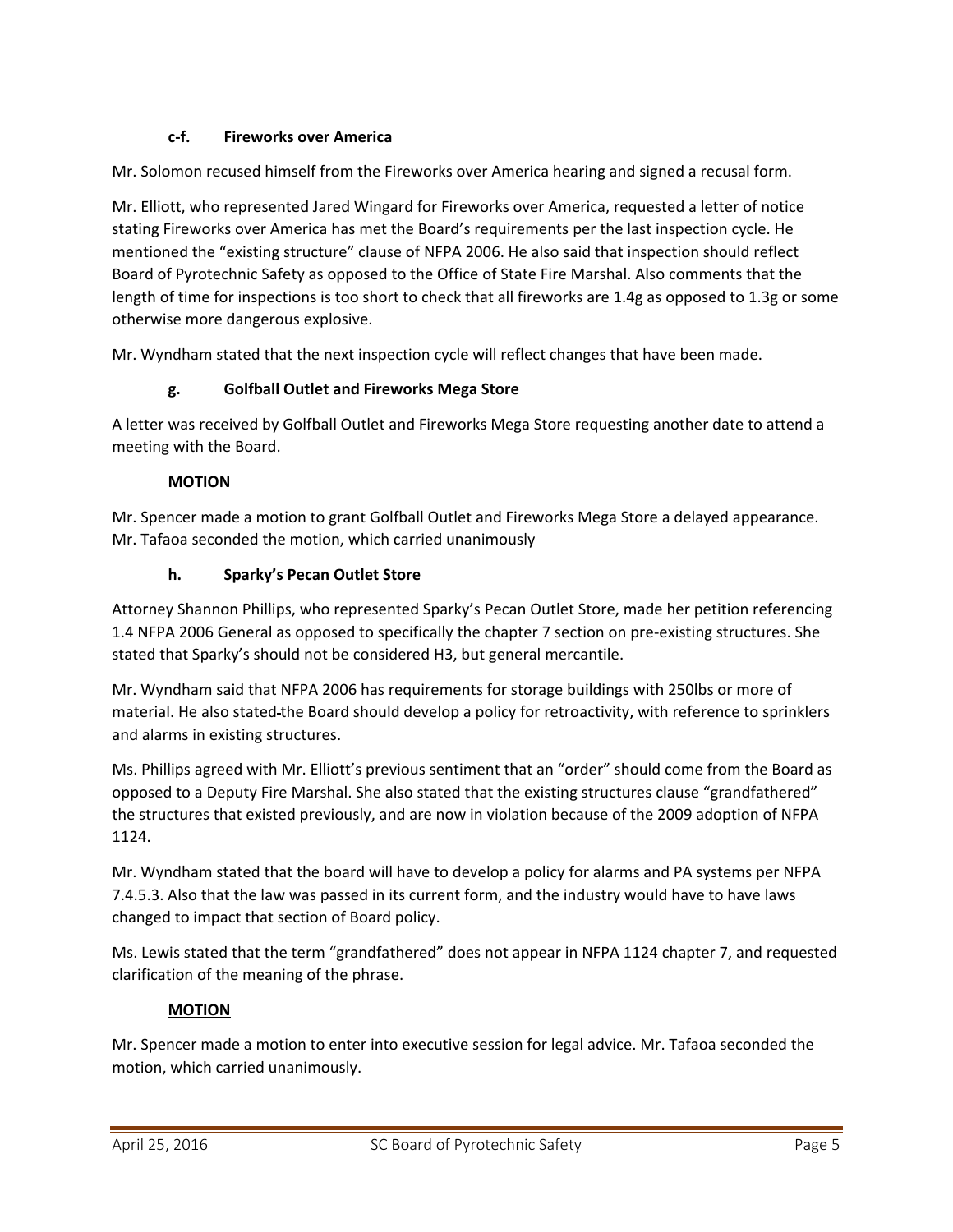### **MOTION**

Mr. Spencer made a motion to return to public session. Mr. Solomon seconded the motion, which carried unanimously.

#### **MOTION**

Mr. Spencer made a motion, given the issues presented here, that these are factual, that there are better suited to the appeals process and that if a citation is issued after the issues are not corrected, it would be better addressed at that time in the dispute process. Mr. Solomon seconded the motion, which carried. Mr. Wyndham abstained from the vote.

Alex Small, general manager of Sparky's, commented that the section of store used for fireworks storage is less than 7500 square feet. Mr. Wyndham responded that the specifics will have to be brought up in the citation appeals process.

#### **South of the Border Complex**

Boone Aiken, Attorney for South of the Border Complex. Also present was Timmy Townsend, general manager, of the South of the Border Complex.

#### **i. Pedro's Pantry West**

Mr. Aiken stated that they were asked to erect a fire wall between the store and car wash. Mr. Wyndham commented that this was a fire code violation, and out of the Board's jurisdiction.

#### **MOTION**

Mr. Spencer made a motion to issue a letter to Pedro's Pantry West, indicating that the Board will not seek to enforce any International Fire Code violations. Mr. Solomon seconded the motion, which carried unanimously.

Mr. Aiken also noted that Pedro's Pantry West was not H3 prior to the most recent inspection, along with noting that 165 square feet of the total 2880 square foot building is used for fireworks, and that an additional exit is being required. Mr. Wyndham said that he will need to go to the citation appeals hearing for this item.

### **MOTION**

Mr. Spencer made a motion to defer the Pedro's Pantry West to the citation appeals process. Mr. Tafaoa seconded the motion, which carried unanimously.

### **j. Pedro's Pantry East**

Mr. Aiken said that of the 11840 total square feet only 725 square feet are used for fireworks and mentioned the re-classification of the structure from General Mercantile to H3.

### **MOTION**

Mr. Spencer made a motion to issue a letter to Pedro's Pantry East indicating that this board takes the position that with regard to this notice of violation, the board does not have jurisdiction over International Fire Code violations. Mr. Tafaoa seconded the motion, which carried unanimously.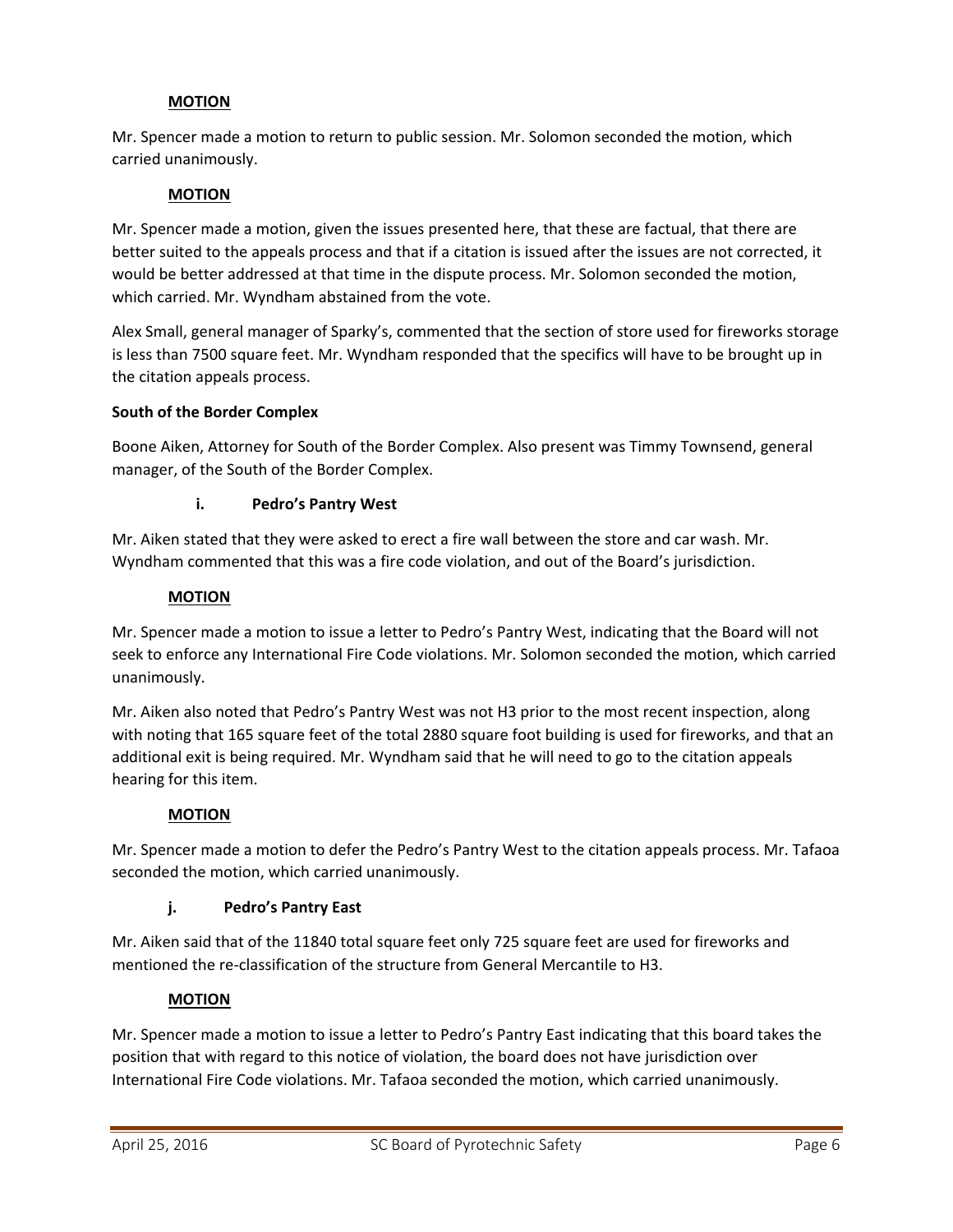## **MOTION**

Mr. Spencer made a motion that with respect to that issue, it's better suited to the appeals process after citation is issued, if one is issued. Mr. Solomon seconded the motion which carried unanimously.

### **k. Fort Pedro's**

Mr. Aiken noted that the panic hardware on an exit door was previously approved. Ms. Price noted that this door requirement is referenced in the International Fire Code, but not NFPA.

## **MOTION**

Mr. Spencer made a motion that the Board send a letter to Fort Pedro's indicating that this board, with respect to this issue, does not claim jurisdiction to enforce International Fire Code violations. Mr. Solomon-seconded the motion, which carried unanimously.

## **MOTION**

Mr. Spencer made a motion that the reported violation of 7.3.14.4.2 be allowed to go through the normal appeals process after the citation is issued, if it is not corrected. Mr. Solomon seconded the motion, which carried unanimously.

Mr. Wyndham stated that the meeting today intended to be a quick blush to review arguments, and that the citation appeals process would be more in depth. He requested a motion to disregard any IFC violations for Fort Pedro.

### **MOTION**

Mr. Spencer made a motion with respect to Fort Pedro's, the Board will issue a letter indicating that they do not have jurisdiction to enforce International Fire Code violations. Mr. Solomon seconded the motion, which carried unanimously.

### **Public Comments**

John Figert with Wild Dragon Fireworks commented that they began building a 7,500 square foot warehouse to store consumer fireworks. Local building code officials said they would definitely be classified H3, and would need to include a sprinkler system. He noted that NFPA regulations require sprinkler systems for consumer fireworks storage buildings over 12,000 square feet. He said adding a sprinkler system to this warehouse would cost \$300,000 and lead to less safe conditions than what could be attained by moving 1.4g fireworks from storage containers to a warehouse facility with no sprinkler system due to less condensation and better ventilation. He asked "Does building code automatically trump NFPA 1124?"

Mr. Wyndham stated that the Board will not attempt to supersede other agencies.

Alex Small commented that Sparky's requests a letter dismissing IFC violations written during Board inspections.

Jerry Wingard commented that the Board does have jurisdiction over display fireworks via its wholesale license.